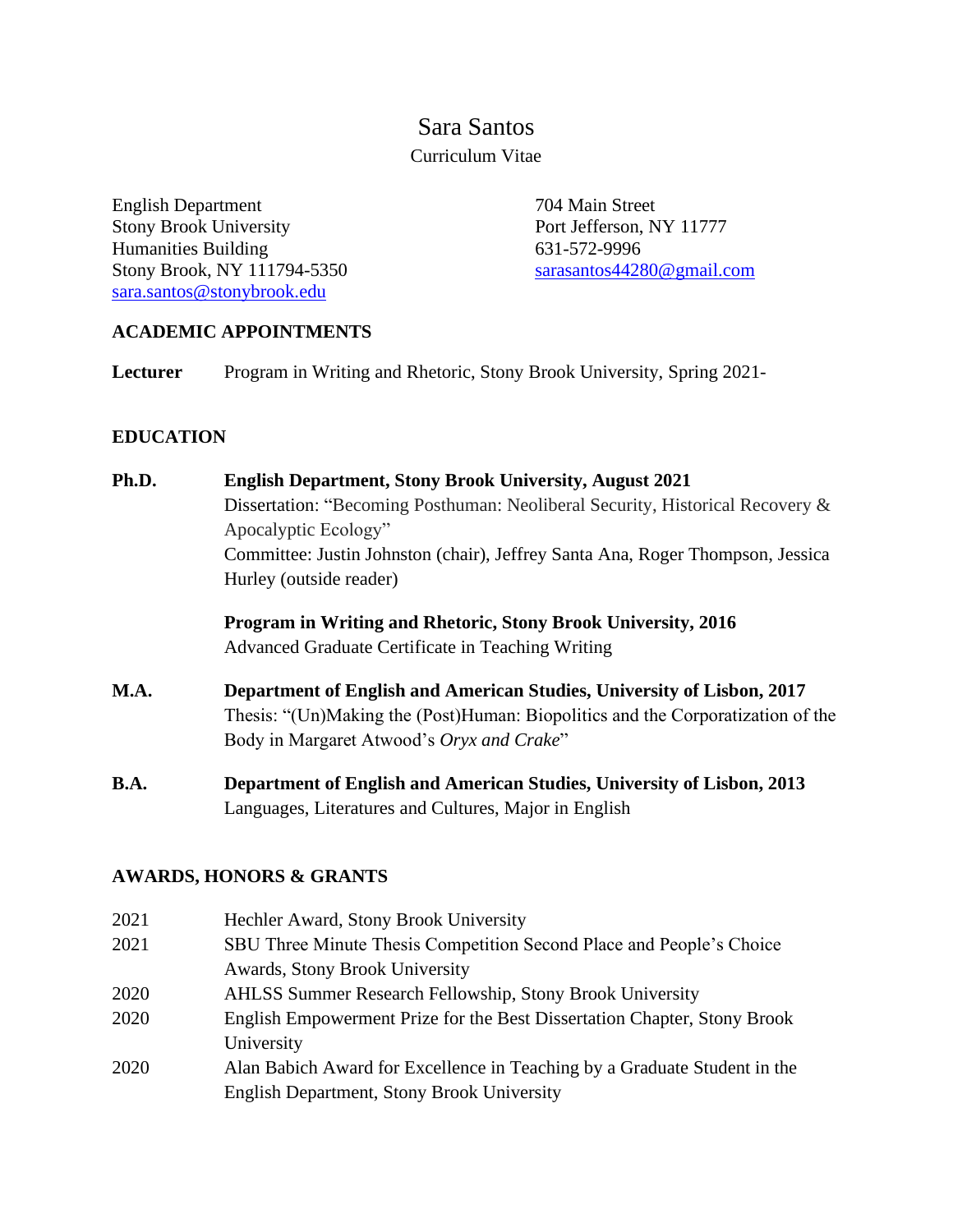| 2019 | Meyer Graduate Award, English Department, Stony Brook University              |
|------|-------------------------------------------------------------------------------|
| 2015 | Graduate University Grant for Academic Distinction, University of Lisbon      |
| 2014 | Thomas Flanagan Prize, English Department, Stony Brook University             |
| 2014 | Undergraduate University Grant for Academic Distinction, University of Lisbon |

#### **PUBLICATIONS**

| 2020 | Review of Posthuman Knowledge by Rosi Braidotti, Journal of Posthuman |
|------|-----------------------------------------------------------------------|
|      | <i>Studies</i> , vol. 4, no. 1, 2020, pp. 107-112                     |
| 2019 | Review of Anatomic by Adam Dickinson, The Vassar Review               |
| 2017 | "Let's Get Personal': Teaching the Literacy Narrative in First Year   |
|      | Composition," Stony Brook EGL Blog                                    |

#### **Publications Under Review**

2021 "Nature Without Memory: The Environment as Collective Memoir in Edwidge Danticat's *The Farming of Bones*," *Ariel*

#### **CONFERENCES**

# **Conferences and Panels Organized/Chaired**

| 2021 | Performing and Transforming Pop Culture (chair)                                |
|------|--------------------------------------------------------------------------------|
|      | <b>Stony Brook English Graduate Student Conference, Stony Brook University</b> |
|      | Stony Brook (NY), February 25-26 (virtual)                                     |
| 2020 | Storytelling in New Media (chair)                                              |
|      | <b>Stony Brook English Graduate Student Conference, Stony Brook University</b> |
|      | Stony Brook (NY), February 28                                                  |
| 2018 | Panel: "Reimagining Time/Place in the Postcolonial Landscape" (co-chair)       |
|      | Northeast Modern Language Association, Pittsburgh (PA), April 13               |
| 2018 | Literature as Activism (conference organizer)                                  |
|      | <b>Stony Brook English Graduate Student Conference, Stony Brook University</b> |
|      | Stony Brook (NY), February 2                                                   |

# **Papers Presented**

2021 "Zombie Meets Animal: Posthuman Ecologies of Solidarity in Indra Sinha's *Animal's People* and Junot Díaz's 'Monstro'" **Northeast Modern Language Association**, March 11-14 (virtual) 2021 "Walled States, Nomadic Subjects and the Myth of Post-Racialism in Colson Whitehead's *Zone One*"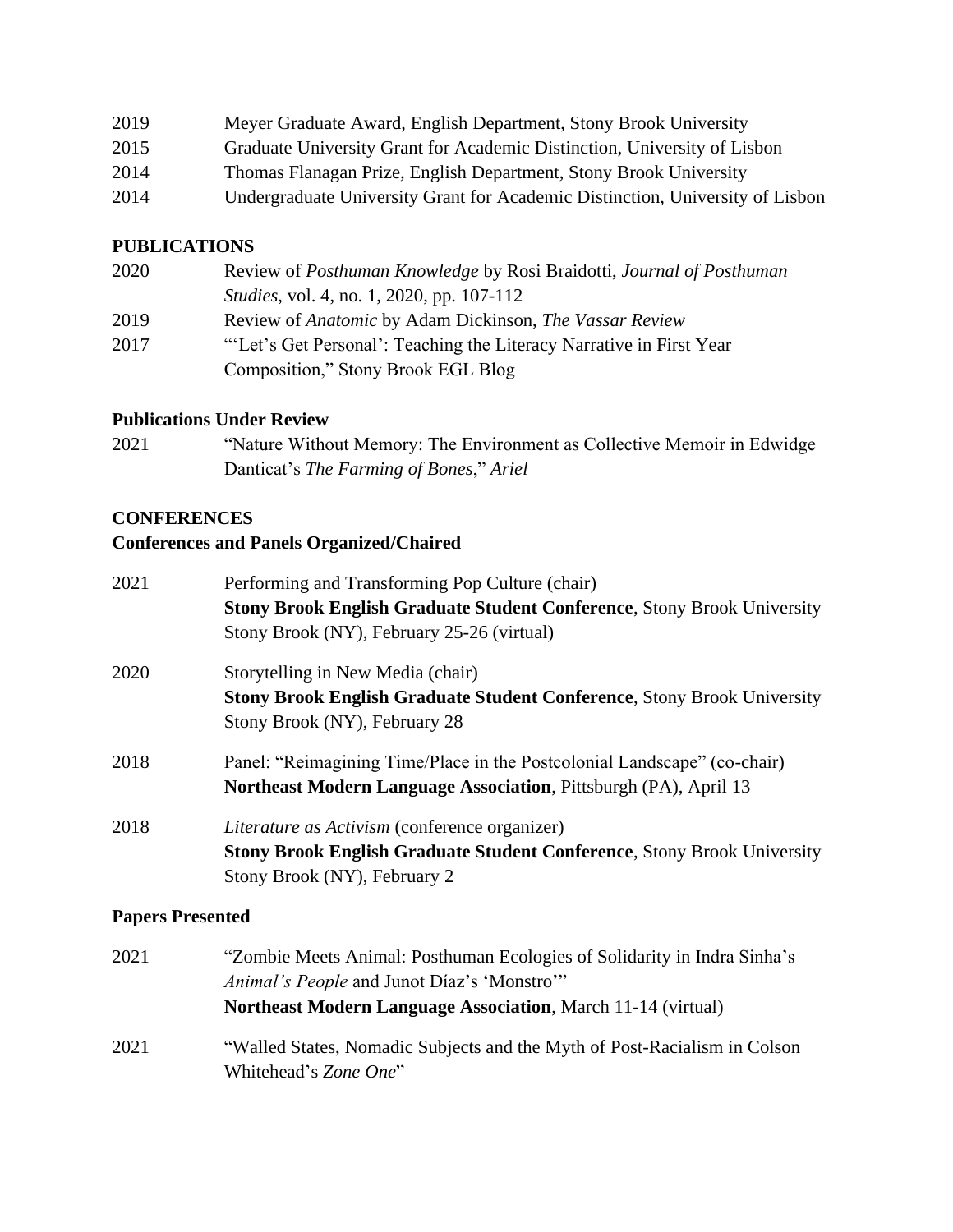|      | MLA/AHA Forum at the Libraries, Stony Brook University, February 22<br>(virtual)                                                                                                                                                      |
|------|---------------------------------------------------------------------------------------------------------------------------------------------------------------------------------------------------------------------------------------|
| 2021 | "Walled States, Nomadic Subjects and the Myth of Post-Racialism in Colson<br>Whitehead's Zone One"<br><b>Modern Language Association</b> , January 7 (virtual)                                                                        |
|      |                                                                                                                                                                                                                                       |
| 2020 | "The Only [Zombie] Metaphor Left': Spaces of Security and Historical<br>Excavation in Colson Whitehead's Zone One"<br><b>Stony Brook English Graduate Student Conference, Stony Brook University</b><br>Stony Brook (NY), February 28 |
| 2019 | "Junot Diaz's 'Monstro' and the Zombie Apocalypse as Historical Re-<br>membering"<br>MLA International Symposium, Lisbon (Portugal), July 25                                                                                          |
|      |                                                                                                                                                                                                                                       |
| 2019 | "OWI Design for Interactivity in MASLOW, a Graduate Writing Support Project<br>for International Students"<br><b>Computers and Writing, East Lansing (MI), June 22</b>                                                                |
| 2019 | "Looking in the Gutter: Clone Im/Mobility and Abject Medicine in Kazuo<br>Ishiguro's Never Let Me Go"<br>Northeast Modern Language Association, Washington (DC), March 22                                                             |
| 2019 | Panel: "Industry and the Marketplace" (chair)<br>Stony Brook English Graduate Student Conference, Stony Brook University<br>(NY), March 1                                                                                             |
| 2018 | "History Without Memory: The Memorialization of the Parsley Massacre in<br>Edwidge Danticat's The Farming of Bones"<br><b>American Language Association</b> , San Francisco (CA), May 25                                              |
| 2018 | "A Forest Grows in the Death Factory': The Neocolonial Landscape in Indra<br>Sinha's Animal's People"<br>Northeast Modern Language Association, Pittsburgh (PA), April 13                                                             |
| 2017 | "All the World's a Remix: New Notions of Authorship and Authenticity in Remix<br>Culture"<br><b>Transformers Conference</b> , University of Aveiro (Aveiro, Portugal), June 30                                                        |
| 2017 | "World of Humans and World of Animal: The Rhetoric of Development and<br>Border Subjectivity in Indra Sinha's Animal's People"                                                                                                        |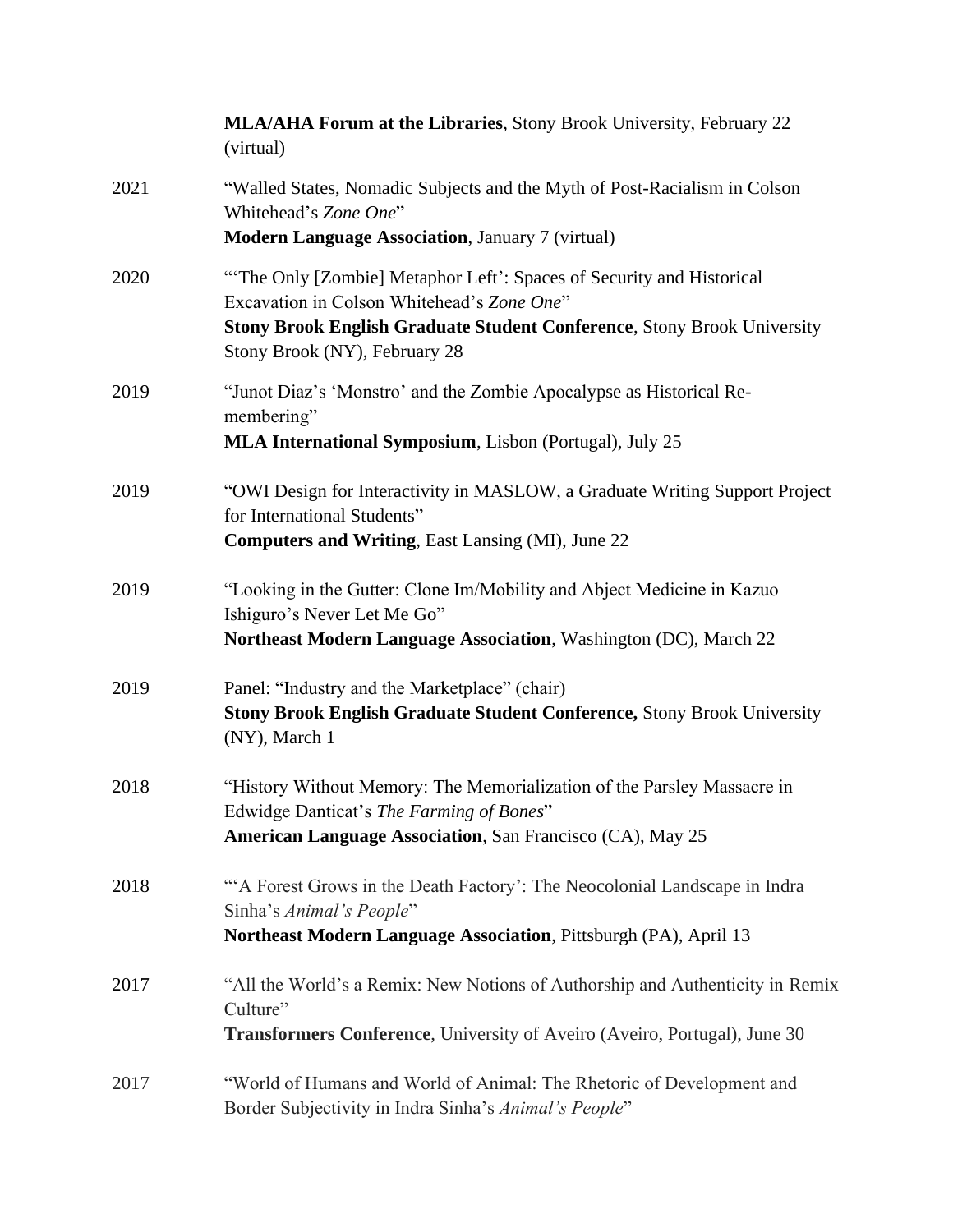|           | <b>Fourth Annual Interdisciplinary Humanities Graduate Student Conference,</b><br>University of California Merced (CA), April 22                                                                                                        |
|-----------|-----------------------------------------------------------------------------------------------------------------------------------------------------------------------------------------------------------------------------------------|
| 2017      | "A Carnivorous Relationship: The Corporatization and Animalization of the<br>Female Body in Margaret Atwood's Oryx and Crake"<br><b>SAGES Fifth Annual Interdisciplinary Student Conference</b> , University of<br>Akron (OH), March 16 |
| 2016      | "Neither Here Nor There: Delineating Border Spaces and Border Subjects in H.G.<br>Wells's The Island of Doctor Moreau"<br>Midwest Modern Language Association, St. Louis (MO), November 9                                               |
| 2016      | "Take Me as I am (Or Remix Me): Authorship and Pedagogical Practices in<br>Remix Culture"<br>NYCEA Teaching of Writing Festival, Suffolk County Community College<br>NY), October 15                                                    |
| 2016      | "Writing in the Wormholes: An Informal Discussion of Online Writing Practices"<br>8th Annual Teaching and Learning Colloquium, Stony Brook University<br>(NY), April 15                                                                 |
| 2014      | "'I Don't Want to Be Human!': Finding Humanity Within the Artificial Body<br>in Battlestar Galactica"<br>Messengers from the Stars, University of Lisbon (Portugal), November 20                                                        |
| 2014      | "Mediating Identity Across Cultures in the Virtual Classroom"<br>NYCEA Teaching of Writing Festival, Suffolk County Community College,<br>October 25                                                                                    |
|           | PROFESSIONAL DEVELOPMENT WORKSHOPS FACILITATED                                                                                                                                                                                          |
| 2021      | "Syllabus Workshop: Brainstorming, Crowdsourcing & Troubleshooting"<br>Stony Brook University (NY), May 17                                                                                                                              |
| 2020-2021 | "Research and Writing: Extra Help After Hours"<br><b>Writing Center, Stony Brook University (NY), Ongoing</b>                                                                                                                           |
| 2019      | "Writing the (Personal) Statement (of Purpose) and the Cover Letter"<br>MIC Workshop, Stony Brook University (NY), April 18                                                                                                             |
| 2019      | "Networking, On and Offline"<br><b>Graduate English Society, Stony Brook University (NY), February 27</b>                                                                                                                               |
| 2018      | "Finding Fellowships"                                                                                                                                                                                                                   |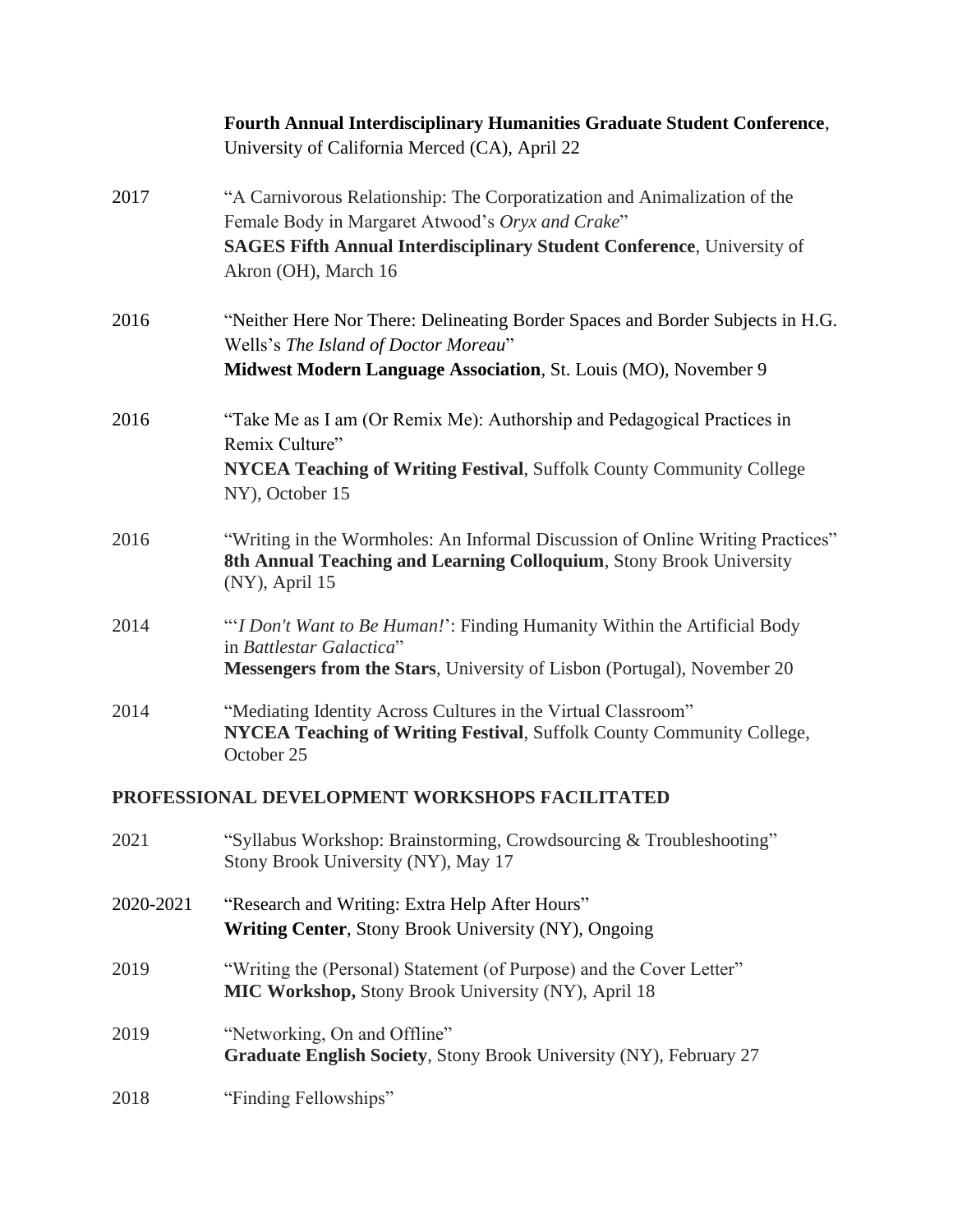#### **Graduate English Society**, Stony Brook University (NY), October 10

2017 "Crafting the Personal Statement for Your Fulbright Application" **Writing Center**, Stony Brook University (NY), September 1

#### **REVIEWER FOR**

2019-Present *ISLE: Interdisciplinary Studies in Literature and Environment*

2020 *Anglo Saxonica*

#### **TEACHING EXPERIENCE**

#### **Areas of interest**

20<sup>th</sup> century and contemporary literature, world literature, dystopian and science fiction, posthumanism, biopolitics, neoliberalism, ecocriticism, environmental humanities, rhetoric, composition, new media

#### **Courses Taught**

Stony Brook University, Graduate Instructor

|      | 2015-Present WRT 102: Intermediate Writing Workshop (in-person and online)                                                                                         |
|------|--------------------------------------------------------------------------------------------------------------------------------------------------------------------|
| 2020 | EGL 204: Literary Analysis and Argumentation (online)<br>How We Live, How We Read                                                                                  |
| 2020 | EGL 389: Science Fiction (online)<br>"Brains, Bots, Being Human: Old and New Representations of AI"                                                                |
| 2019 | EGL 130: Literature, Science and Technology (in-person)<br>"It's Only (Non)Human: Rethinking Life and Being in the 21 <sup>st</sup> Century"                       |
| 2019 | EGL 373: Literature in English from Non-Western Cultures (online)<br>"Narratives of the Environment in Postcolonial Southeast Asia and Asia Pacific<br>Literature" |
|      | <b>Stony Brook University, Teaching Assistant</b>                                                                                                                  |
| 2014 | <b>BUS: Business Honors Thesis</b>                                                                                                                                 |
|      | <b>Stony Brook University, Guest Lecturer</b>                                                                                                                      |
|      | 2017-Present Writing Center Practices, WRT 306, Professor Jennifer Albanese                                                                                        |
| 2019 | "Excavating the Colonial Past in Junot Díaz's 'Monstro," EGL 112: World<br>Literature, Modern and Contemporary, Sohini Kumar                                       |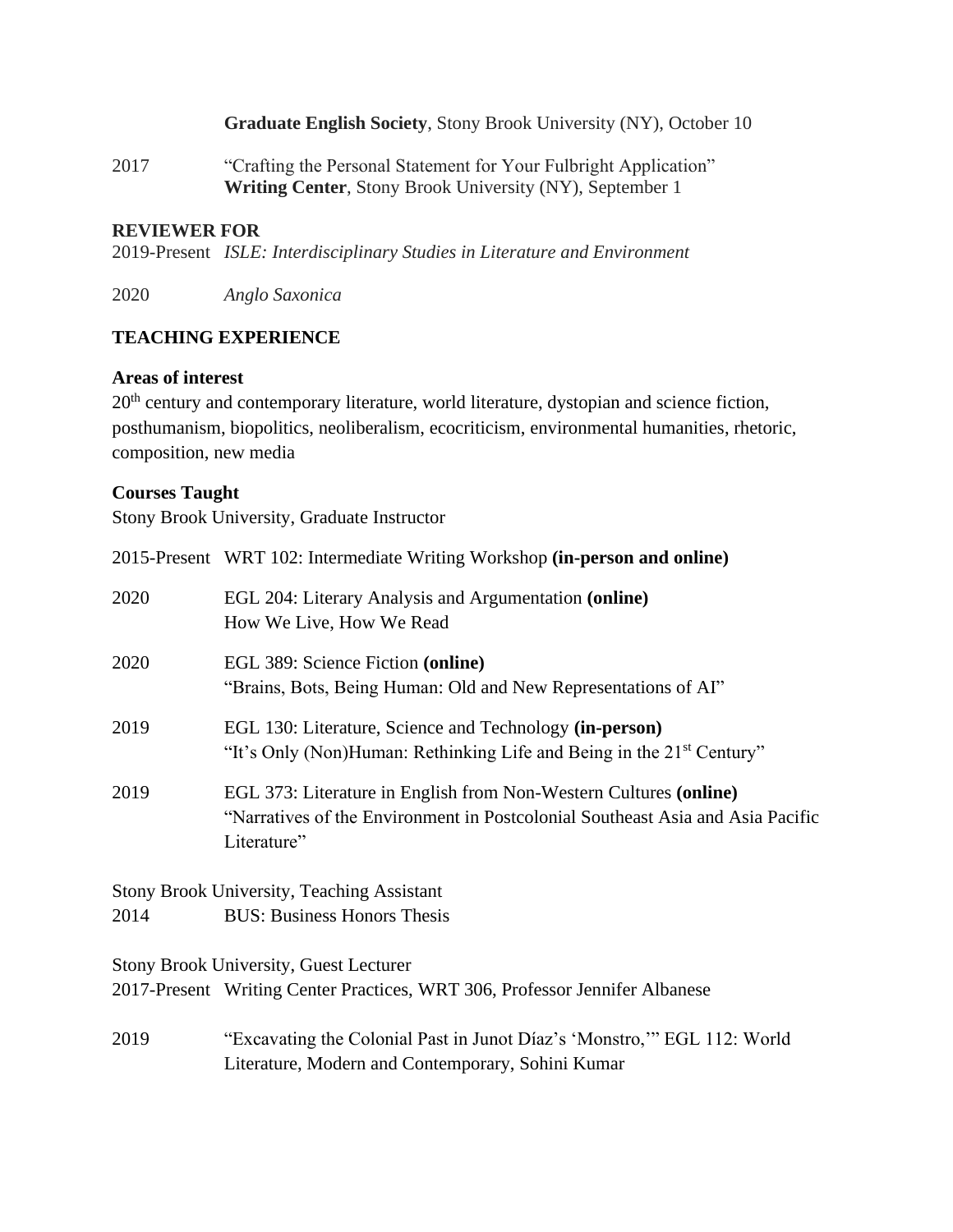University of Lisbon, Guest Lecturer

2016 Introduction to Writing Center Pedagogies and Practices, WILL Lab

# **PROFESSIONAL EXPERIENCE AND CERTIFICATIONS**

| 2015-Present   | Writing Center Assistant Director and Tutor, Stony Brook University                                                    |
|----------------|------------------------------------------------------------------------------------------------------------------------|
| 2021           | PhD Career Ladder Program Certification                                                                                |
| 2021           | Instructional Design Foundations and Applications Certification,<br>University of Illinois at Urbana-Champaign         |
| 2017-2020      | Website Coordinator, English Department, Stony Brook University                                                        |
| 2018-2019      | Social Media Manager, Center for the Study of Inequalities, Social Justice<br>and Policy, Stony Brook University       |
| 2019           | Research-Based Practices of Online Teaching, Center for Excellence in<br>Learning and Teaching, Stony Brook University |
| 2019           | Graduate Writing Support Fellow, Program in Writing and Rhetoric,<br><b>Stony Brook University</b>                     |
| 2018           | Digital Presence, Networking and Website Building, Humanities<br>Commons Summer Camp, Modern Language Association      |
| <b>SERVICE</b> |                                                                                                                        |
| 2020-2021      | ABD Ex-Oficio, Graduate English Society, Stony Brook University                                                        |
| 2019-2020      | Treasurer, Graduate English Society, Stony Brook University                                                            |
| 2017-2020      | Technology and Social Media Coordinator, Graduate English Society,<br><b>Stony Brook University</b>                    |
| 2018-2019      | Blog Editor and Solicitor, EGL: Teaching and Learning in the SBU<br>English Department, Stony Brook University         |
| 2018-2019      | Events Coordinator, Graduate English Society, Stony Brook University                                                   |
| 2017-2018      | Graduate Conference Organizing Committee, Stony Brook University                                                       |